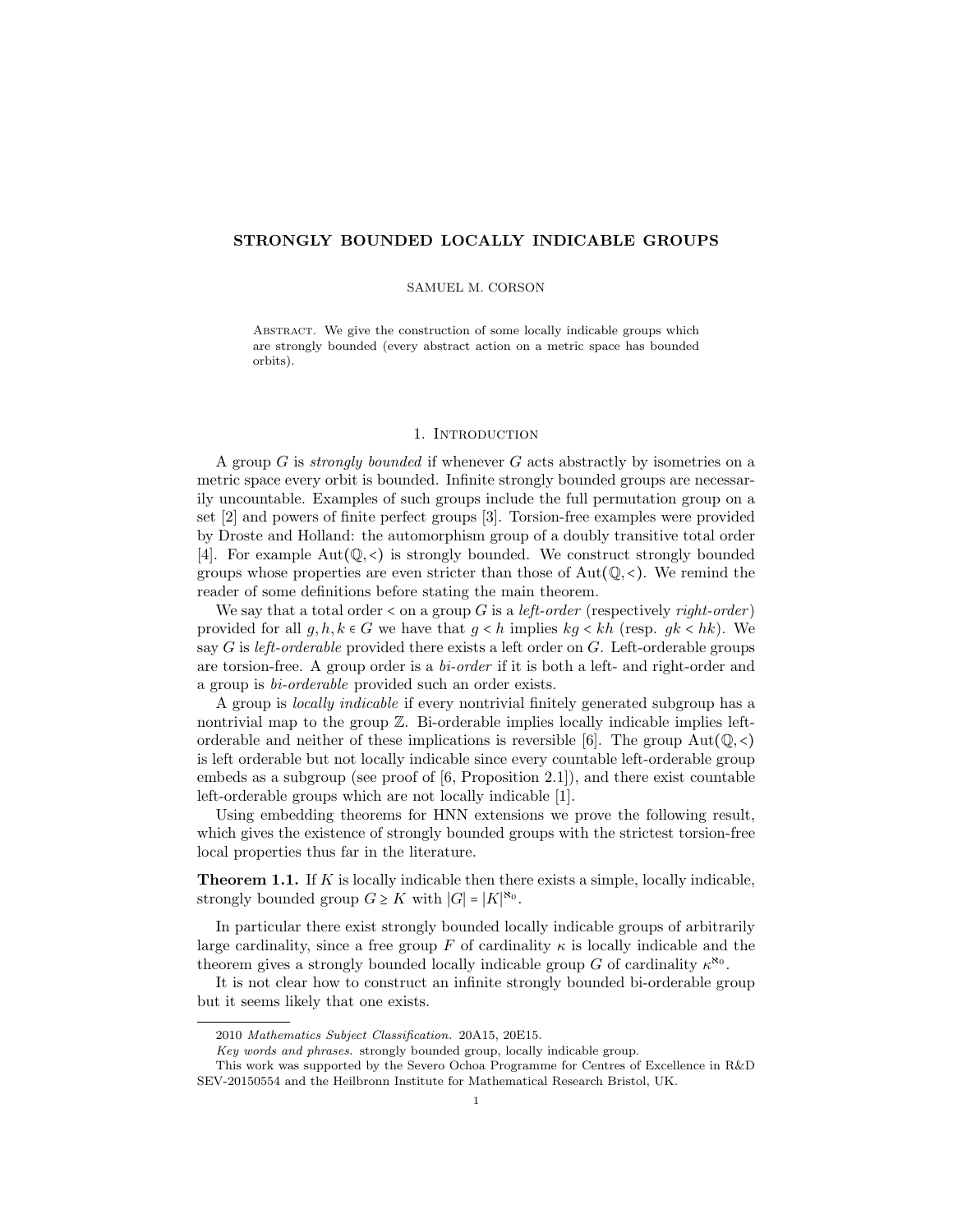#### 2 SAMUEL M. CORSON

### 2. Proof

We remind the reader of some basic facts about locally indicable groups. The class of locally indicable groups includes all free groups, since nontrivial finitely generated subgroups of free groups are free of rank at least 1 and therefore indicable. Subgroups of locally indicable groups are obviously locally indicable. Moreover the class is closed under extensions: if  $1 \rightarrow N \rightarrow G \rightarrow Q \rightarrow 1$  is a short exact sequence with N and Q locally indicable then so is  $G$ , since a finitely generated nontrivial subgroup of G will either lie inside of N or will map nontrivially to  $Q$ .

The class is also closed under taking free products. If  $A$  and  $B$  are locally indicable then so is  $A \times B$  and the standard short exact sequence

$$
1 \to F \to A \star B \to A \times B \to 1
$$

with F being a free subgroup of  $A * B$ , demonstrates that  $A * B$  is locally indicable. By induction this class is closed under free products  $*_{i\in I}G_i$  with I finite, and when *I* is infinite a finitely generated subgroup will lie inside of some  $*_{i \in I'} G_i$  with  $I' \subseteq I$ finite, so we indeed have closure under arbitrary free products.

We will make use of two results of Karrass and Solitar (see [5, Theorem 2] and [5, Theorem 6], respectively). The setup of these results is the following: Let J be a group and  $\phi_i : A_i \to B_i$  be a collection of isomorphisms between subgroups  $A_i, B_i \subseteq J$ . Let L be the HNN extension  $J *_{t_i A_i t_i^{-1} = \phi_i(B_i)}$ .

**Proposition 2.1.** If J is locally indicable and each of the  $A_i$  is cyclic then L is locally indicable.

**Proposition 2.2.** If  $H \leq L$  is a subgroup which has trivial intersection with all conjugates of  $A_i$  and  $B_i$  in L then H is the free product of a free group and the intersections of  $H$  with certain conjugates of  $J$  in  $L$ .

**Construction 2.3.** Suppose that  $M \leq J$  are nontrivial torsion-free groups and that  $\sigma : \mathbb{Z} \to M \setminus \{1\}$  is a function. Take  $L_0$  to be the HNN extension of J given by  $L_0 = J *_{t_z(\sigma(z))t_z^{-1} = (\sigma(z+1))_{z \in \mathbb{Z}}}$ . Now the free group  $F(\lbrace t_z \rbrace_{z \in \mathbb{Z}})$  is a retract subgroup of  $L_0$  and we let  $\phi$  be the automorphism on  $F({t_z}_{z\in\mathbb{Z}})$  for which  $\phi(t_z) = t_{z+1}$ . Let  $E(M, J, \sigma)$  denote the HNN extension  $L_0 *_{t(t_z)t^{-1}=(t_{z+1})}$ . This group  $E(M, J, \sigma)$  will also be torsion-free by the standard theorems regarding HNN extensions, and also J naturally embeds as a subgroup of  $E(M, J, \sigma)$ .

Given a torsion-free group J we let  $\{\sigma_\alpha\}_{\alpha \in J}$ ||<sup>s<sub>0</sub></sup> be a well ordering of the functions  $\sigma : \mathbb{Z} \to J \setminus \{1\}$ . We define an increasing sequence  $\{J_\alpha\}_{\alpha \leq |J|^{\aleph_0}}$  of torsion-free nesting groups. Let  $J_0 = J$ . If  $J_\alpha$  has been defined for all  $\alpha < \beta < |J|^{\aleph_0}$  and  $\beta = \alpha + 1$  then let  $J_\beta = E(J, J_\alpha, \sigma_\alpha)$ . If  $\beta$  is a limit ordinal then let  $J_\beta = \bigcup_{\alpha < \beta} J_\alpha$ . Let  $E(J)$  denote the union  $\bigcup_{\alpha<|J|^{\infty}} J_{\alpha}$ . The construction of the group  $E(J) \geq J$  formally depended, of course, on the well ordering of the  $\sigma$ . The order in which we took these HNN extensions actually does not make any difference up to the isomorphism class of  $E(J)$ , so the well ordering does not appear in the notation.

**Lemma 2.4.** The group  $E(J)$  is locally indicable provided J is. If  $|J| = |J|^{\aleph_0}$  then  $|E(J)| = |J|.$ 

Proof. Since local indicability is preserved under infinite increasing unions, it suffices to show that if J is a locally indicable group,  $M \leq J$ , and  $\sigma : \mathbb{Z} \to M \setminus \{1\}$ then  $E(M, J, \sigma)$  is also locally indicable (by induction). To see that  $E(M, J, \sigma)$  is locally indicable, we first notice that the extension  $L_0$  defined in Construction 2.3 is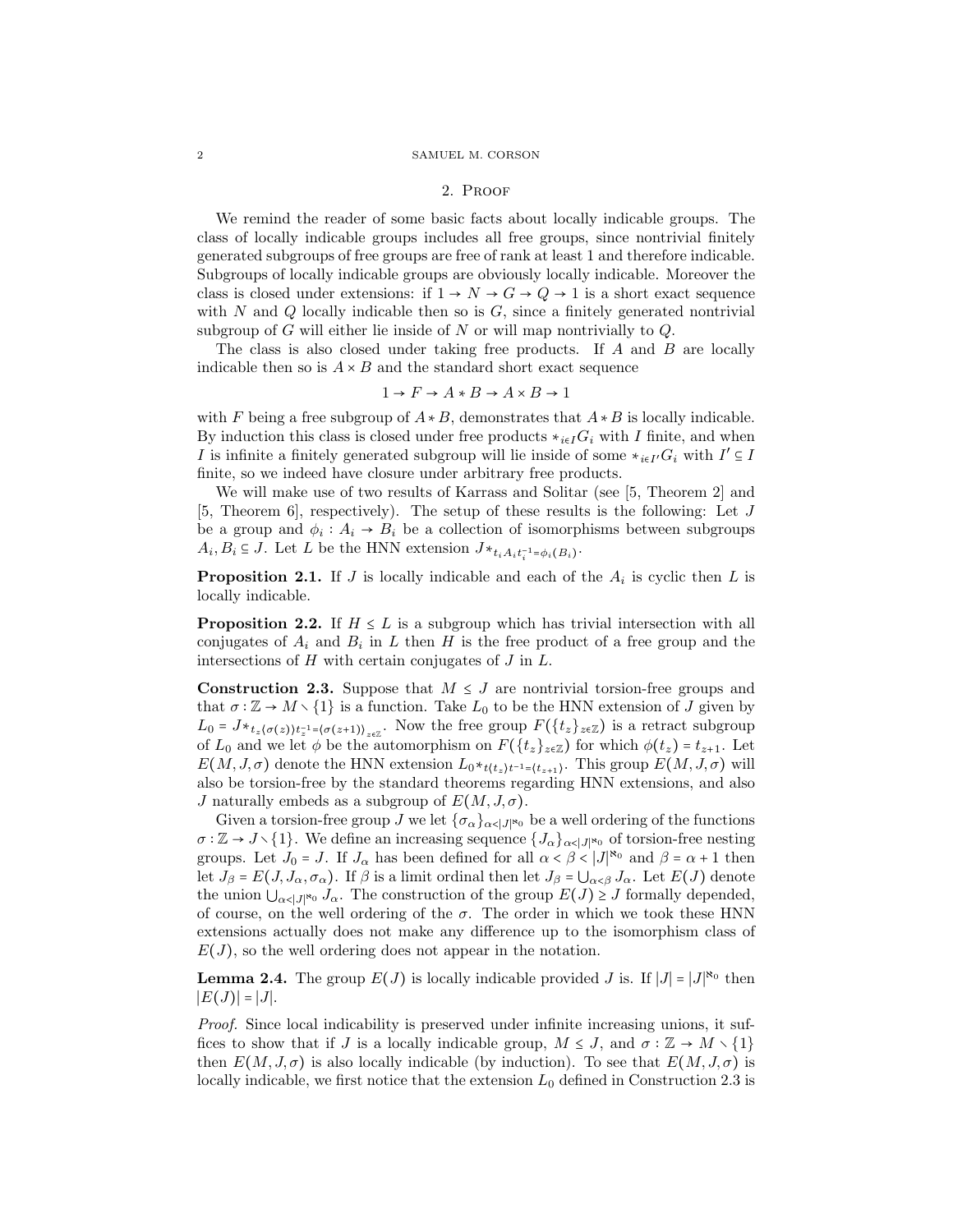locally indicable by Proposition 2.1. Next, we let  $r: L_0 \to F({t_z}_{z\in\mathbb{Z}})$  be the natural retraction. This extends to a retraction  $r': E(M, J, \sigma) \to F(\lbrace t_z \rbrace_{z \in \mathbb{Z}}) *_{t \lbrace t_z \rbrace t^{-1} = \lbrace t_{z+1} \rbrace}$ by mapping  $t \mapsto t$  and  $g \mapsto r(g)$  for  $g \in L_0$ . The group  $F(\lbrace t_z \rbrace_{z \in \mathbb{Z}}) *_{t \lbrace t_z \rbrace t^{-1} = \lbrace t_{z+1} \rbrace}$  is a split extension

$$
1 \to F(\lbrace t_z \rbrace_{z \in \mathbb{Z}}) \to F(\lbrace t_z \rbrace_{z \in \mathbb{Z}}) *_{t \langle t_z \rangle t^{-1} = \lbrace t_{z+1} \rbrace} \to \langle t \rangle \to 1
$$

and so  $F({t_z}_{z\in\mathbb{Z}}) *_{t(t_z)t^{-1}={t_z}_t}$  is locally indicable as an extension of two locally indicable groups.

For the kernel ker(r')  $\leq E(M, J, \sigma)$  it is clear that ker(r') $\cap F(\lbrace t_z \rbrace_{z \in \mathbb{Z}}) *_{t \lbrace t_z \rbrace t^{-1} = \lbrace t_{z+1} \rbrace}$ is trivial (since r' is a retraction). Thus more particularly ker $(r') \cap F(\{t_z\}_{z \in \mathbb{Z}})$  is trivial. Since ker(r') is normal in  $E(M, J, \sigma)$  we know that ker(r') has trivial intersection with all conjugates in  $E(M, J, \sigma)$  of the subgroup  $F({t_z}_{z \in \mathbb{Z}})$ . By Proposition 2.2 we have that  $\ker(r')$  is a free product of a free group and groups which are isomorphic to subgroups of  $L_0$ . Thus ker( $r'$ ) is locally indicable as a free product of locally indicable groups. Now  $E(M, J, \sigma)$  is locally indicable as an extension

$$
1 \to \ker(r') \to E(M, J, \sigma) \to F(\lbrace t_z \rbrace_{z \in \mathbb{Z}}) *_{t \lbrace t_z \rbrace t^{-1} = \lbrace t_{z+1} \rbrace} \to 1
$$

of locally indicable groups.

Suppose that  $|J| = |J|^{\aleph_0}$ . We have been assuming that J is nontrivial and so |J| is uncountable. We see by induction that  $|J| \leq |J_{\alpha}| \leq |J|^{\aleph_0} |J|^{\aleph_0} = |J|^{\aleph_0}$  for all  $\alpha < |J|^{\aleph_0}$ , and so  $|E(J)| = |J|^{\aleph_0}$ .

Let  $\omega$  denote the set of natural numbers. We use a necessary and sufficient criterion for strong boundedness given by de Cornulier (see [3, Proposition 2.7]).

**Proposition 2.5.** A group  $G$  is strongly bounded if and only for every function  $\Lambda: G \to \omega$  such that for all  $g, h \in G$  we have

- $\Lambda(1) \leq 1$ ;
- $\Lambda(g) \leq \Lambda(g^{-1}) + 1$ ; and
- $\Lambda(gh) \leq \max(\Lambda(g), \Lambda(h)) + 1$

there exists some bound  $P \in \omega$  for which  $\Lambda(q) \leq P$  for all  $q \in G$ .

*Proof of Theorem 1.1.* Let K be a locally indicable group. If K is the trivial group then we let  $G = K$  and we are done. Suppose K is nontrivial. We can assume without loss of generality that  $|K| = |K|^{\aleph_0}$  by replacing K with the free product of K with the free group of rank  $|K|^{k_0}$ . We define G by an increasing nesting sequence  ${K_{\alpha}}_{\alpha<\kappa_1}$  of supergroups of K. Let  $K_0 = K$ . If  $K_{\alpha}$  has been defined for all  $\alpha < \beta < \aleph_1$  and  $\beta$  is a limit ordinal then let  $K_\beta = \bigcup_{\alpha < \beta} K_\alpha$ . If  $\beta = \alpha + 1$  then let  $K_{\beta} = E(K_{\alpha})$ . Let  $G = \bigcup_{\alpha < \aleph_1} K_{\alpha}$ . Notice that each  $K_{\alpha}$  has cardinality  $|K|^{\aleph_0}$ .

We have  $|K| = |K|^{\aleph_0} \leq |G| \leq \aleph_1 \cdot |K|^{\aleph_0}$ , and so G has the correct cardinality. The group  $G$  is also locally indicable as an increasing union of locally indicable groups  $K_{\alpha}$  by Lemma 2.4. That G is simple follows from the fact that any two nontrivial elements are conjugate. More particularly, given  $g, h \in G \setminus \{1\}$  we select  $\alpha < \aleph_1$  for which  $g, h \in K_\alpha$ , let  $\sigma : \mathbb{Z} \to K_\alpha \setminus \{1\}$  be given by

$$
\sigma(n) = \begin{cases} g \text{ if } n \ge 0 \\ h \text{ if } n < 0 \end{cases}
$$

.

When  $\sigma$  appears in the definition of  $K_{\alpha+1} = E(K_{\alpha})$  we produce an element  $t_{-1}$  for which  $t_{-1}ht_{-1}^{-1} = g$ .